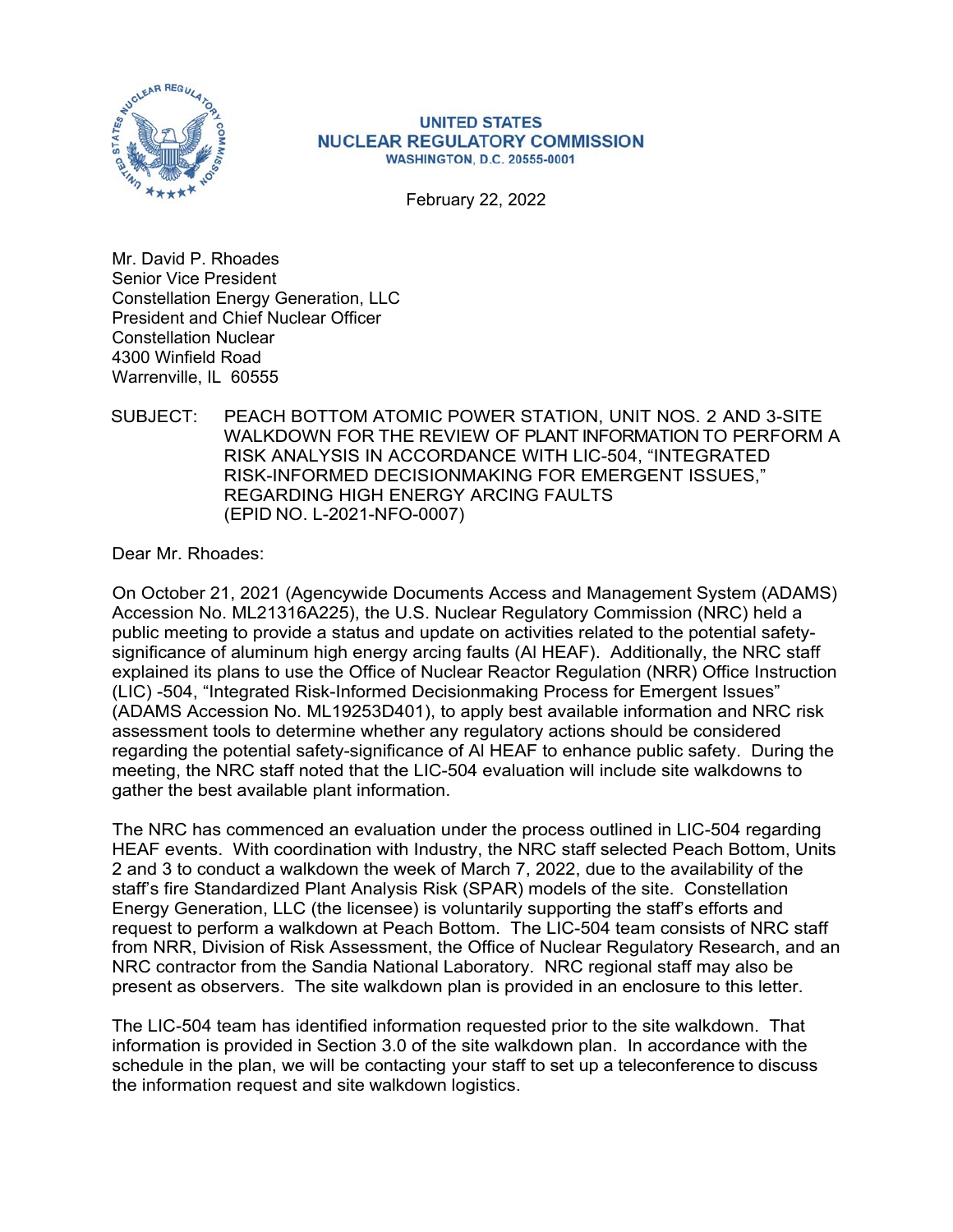Sincerely,

*/RA/* 

Jason C. Paige, Senior Project Manager Plant Licensing Branch I Division of Operating Reactor Licensing Office of Nuclear Reactor Regulation

Docket Nos. 50-277 and 50-278

Enclosure: Site Walkdown Plan

cc: Listserv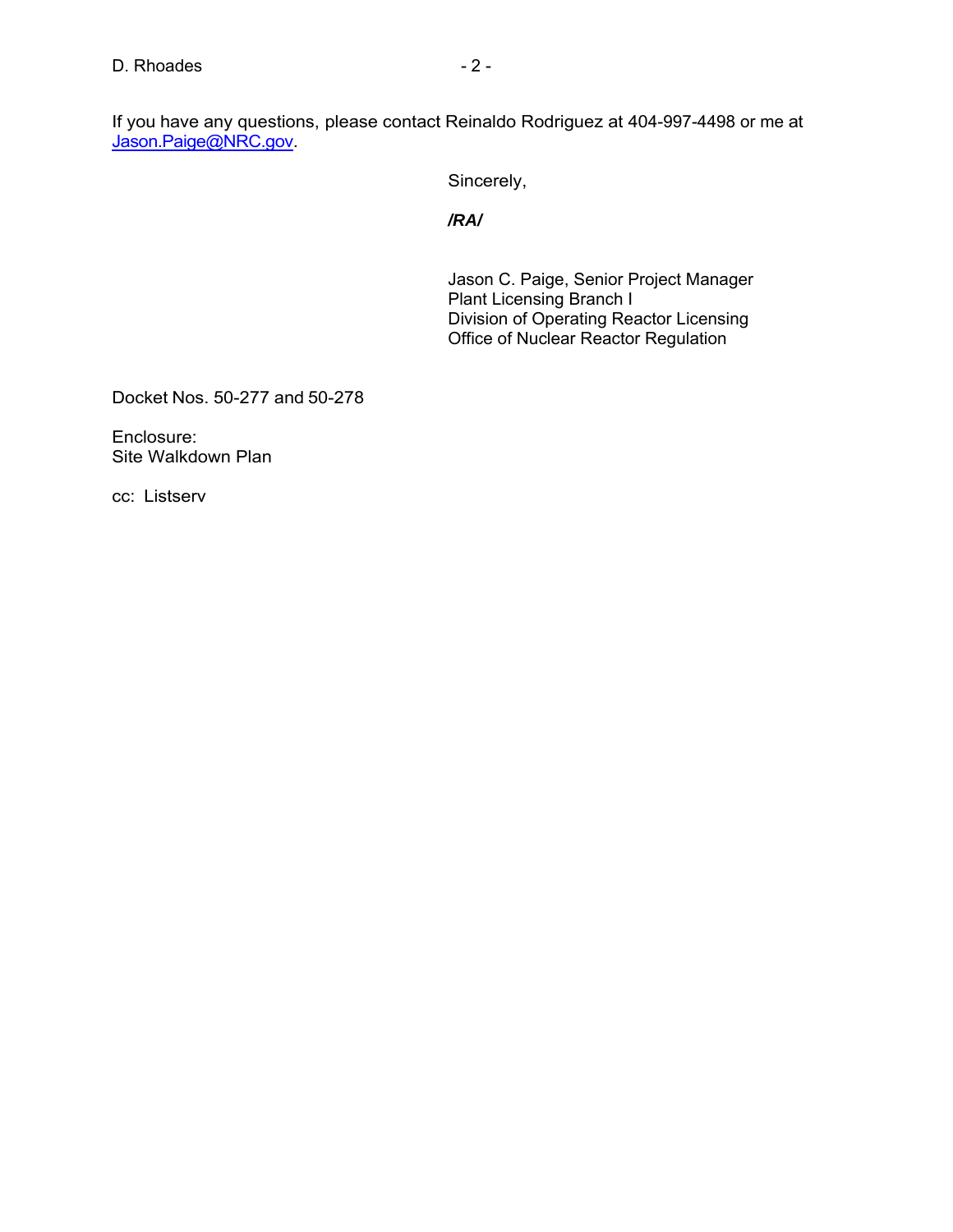

**UNITED STATES NUCLEAR REGULATORY COMMISSION WASHINGTON, D.C. 20555-0001** 

# PEACH BOTTOM NUCLEAR PLANT, UNIT NOS. 2 AND 3

# SITE WALKDOWN FOR THE REVIEW OF PLANT INFORMATION TO PERFORM A RISK

## ANALYSIS IN ACCORDANCE WITH LIC-504, "INTEGRATED RISK-INFORMED

## DECISIONMAKING FOR EMERGENT ISSUES," REGARDING HIGH ENERGY ARCING

# FAULTS (EPID NO. L-2021-NFO-0007)

#### 1.0 BACKGROUND

When safety issues emerge as a result of U.S. or international nuclear operating experience or U.S. Nuclear Regulatory Commission's (NRC) regional inspections, the NRC may identify the potential for plant-specific and/or generic implications for the industry. To assist with emergent issues for which there are no other existing processes, the NRC staff will implement Office of Nuclear Reactor Regulation (NRR) Office Instruction (LIC)-504, "Integrated Risk-Informed Decisionmaking for Emergent Issues." The objective of the LIC-504 review process is to present risk-informed options to disposition emergent safety issues and document the bases of those decisions. In developing risk-informed options, the NRC staff considers the potential impact of the emerging issue on compliance with regulations, defense-in-depth, safety margins, risk, and other matters important to Agency operations.

The LIC-504 analysis process is a two-step process that could result in four different scenarios:

- 1. Determining whether to take prompt regulatory action, such as issuing an order to shut down the unit(s) or take compensatory measures at the site where the concern is identified.
- 2. Determining whether it is necessary to take prompt regulatory action for other operating nuclear power plants (i.e., if a generic concern exists), such as issuing shutdown orders or ordering compensatory measures.
- 3. Developing risk-informed options to resolve the issue at the unit or site where the concern is identified.
- 4. Developing risk-informed options to resolve the issue at potentially other affected units, as appropriate.

As documented in an NRC memo dated October 5, 2021 (Agencywide Documents Access and Management System (ADAMS) Accession No. ML21272A262), insights from an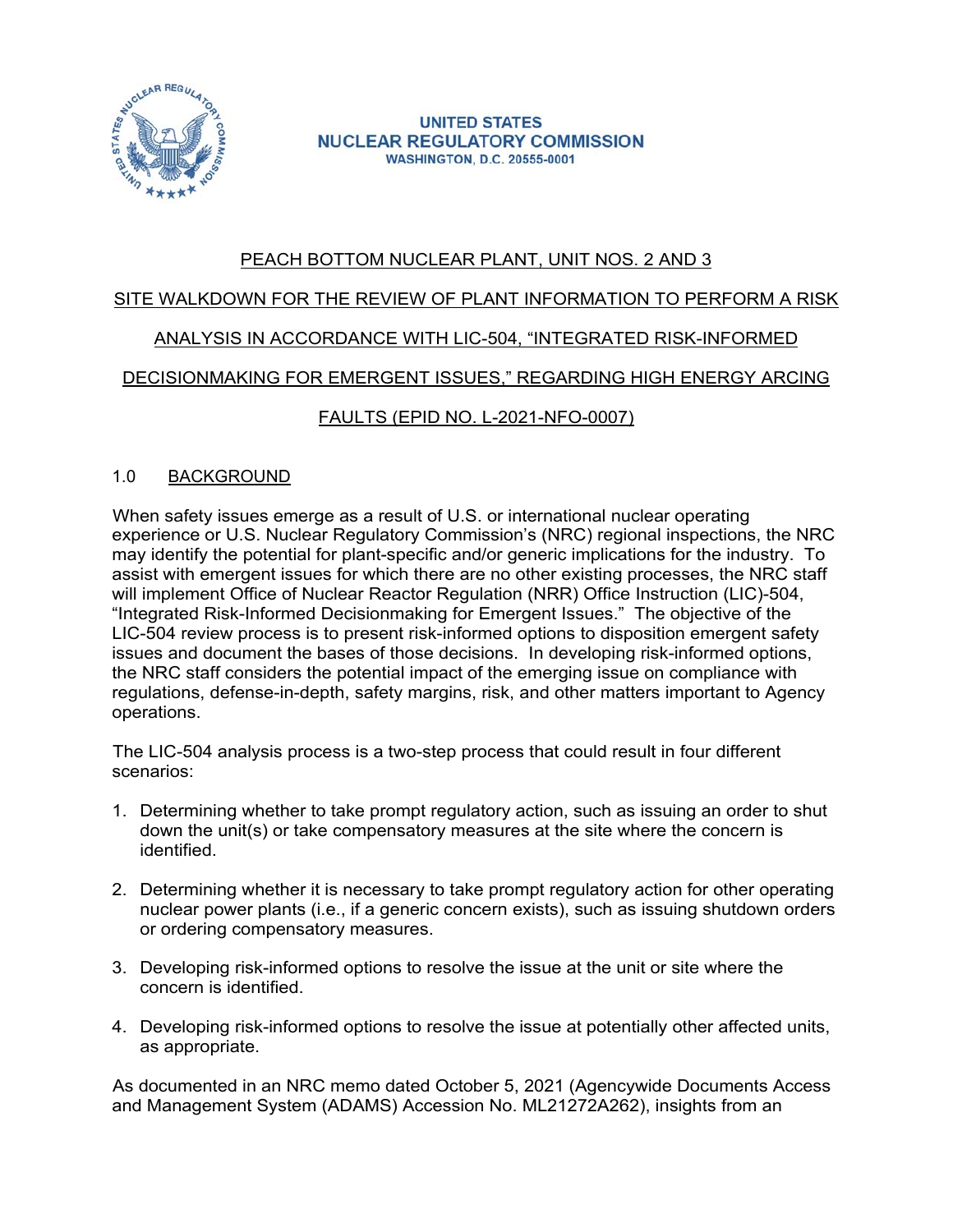international collaborative research program identified that aluminum enhanced high energy arcing faults (AL HEAFs) may release more energy than expected and assumed in the current fire Probabilistic Risk Assessment (PRA) methodology. Therefore, the NRC entered into the LIC-504 process to resolve the AL HEAF issue. The October 5, 2021, memo noted that the NRC has completed the first step of the LIC-504 evaluation and concluded that U.S. plants remain safe without the Agency taking any immediate regulatory action. This conclusion was based on staff insights from a qualitative risk evaluation that considered safety margins and defense-in-depth features associated with fire protection programs and applicable operating experience at U.S. nuclear power plants. The second and final step of the LIC-504 evaluation is ongoing and will determine whether any long-term regulatory actions, such as issuance of a generic communication, should be considered based on the risk evaluation of HEAF events.

As part of the LIC-504 evaluation, the NRC staff is performing a site walkdown at Peach Bottom Atomic Power Station (Peach Bottom), Units 2 and 3 the week of March 7, 2022. With coordination with Industry, the NRC staff selected Peach Bottom, Units 2 and 3 to conduct the walkdown due to the availability of the staff's fire Standardized Plant Analysis Risk (SPAR) models of the site. Constellation Energy Generation, LLC (the licensee) is voluntarily supporting the staff's efforts and request to perform a walkdown at Peach Bottom.

#### 2.0 SITE WALKDOWN (INFORMATION GATHERING) SCOPE OR METHOD

The NRC staff will be performing a risk analysis as part of its LIC-504 activity. The risk assessment from HEAF events at Peach Bottom, Units 2 and 3 will help NRC staff to determine the realistic risk significance, using best-available information and subtracting from the baseline HEAF as established by NUREG/CR-6850 and its Supplement 1 or from the results of the plant's analysis. In addition, the staff will perform sensitivity studies in order to expand the conclusions it reaches to the broader industry. Risk will be represented by delta core damage frequency (ΔCDF) and delta large early release frequency (ΔLERF) and will represent the difference between best-available information on how to represent HEAF events and currently used methodologies.

The output of the analysis will be identified as the risk significance of the reference plant with the understanding that approximations may need to be made to address various uncertainties.

The staff intends to use probabilistic analysis models such as the NRC's SPAR model for Peach Bottom and the Systems Analysis Programs for Hands-on Integrated Reliability Evaluations (SAPHIRE) tool to perform the analysis. The NRC staff will engage with Peach Bottom staff to ensure the SPAR fire PRA model reflects the as-built as-operated plant to the extent required to provide a meaningful analysis.

As indicated, the NRC staff will perform sensitivity studies to expand its analysis results and draw risk insights pertaining to the broader industry. To perform these sensitivity analyses, the staff may request information that is not currently evaluated in your PRA. For example, configurations of cabling in the overhead may be assumed for the risk analysis which deviates from your plant. The staff will maintain an understanding that these sensitivity studies do not represent your plant. Also, the staff will remain cognizant of the fact that these sensitivity analysis results are representative of what potentially may be found within the industry.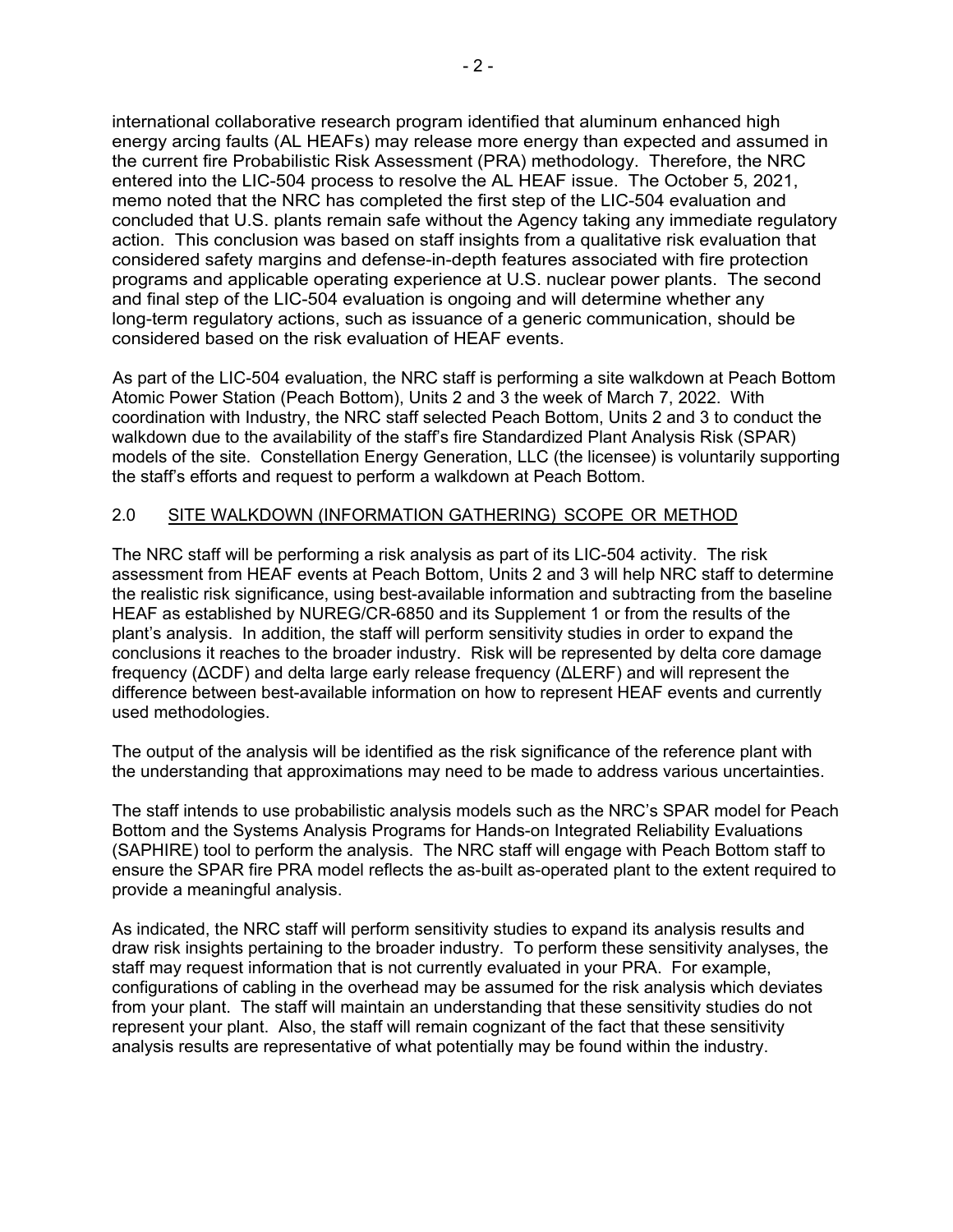#### 3.0 INFORMATION AND OTHER MATERIAL NECESSARY FOR THE WALKDOWN

The NRC staff requests access to licensee personnel knowledgeable with the technical aspects of the site's fire PRA modeling. Copies of documentation addressing the questions below is requested to be available to the NRC staff electronically prior to the site walkdown. The staff requests access to this information prior to and after it leaves the site in order to support the analysis that follows.

- 1) A list of all components (ignition sources) that are subject to a HEAF. Which physical analysis units (PAU) are these components in? Indicate those ignition sources subject to a HEAF for scenarios that were not fully developed (screened out), if any. Please provide supporting PRA documentation for these HEAF scenarios.
- 2) For the PAUs identified in question 1, please provide the identification of the cables and the components, and the functions that the cables perform. Please provide the identification of the cable trays and the drawings for PAUs containing cable trays (including drawings containing cable trays with distances from cabinets).
- 3) For the PAUs identified under question 1, please provide the types of cables in the cable trays (i.e., thermoset, thermoplastic, or mixed).
- 4) For those PAUs which contain non-segregated bus ducts, provide the transition points and ventilation openings for those bus ducts. Please include the material used for the bus ducts (steel or aluminum). Also include the architectural drawings for those PAUs to supplement the cable tray drawings.
- 5) For those PAUs identified under question 1, please provide supporting information for new counting rules for HEAF ignition sources which align with the ignition frequencies for each HEAF ignition source. Ignition source information needed are a) number of supply cabinets for low voltage switchgear (SWGR), b) number of banks for medium voltage SWGR, and c) number of transition points and ventilation openings per bus duct.
- 6) For those PAUs identified under question 1, please identify those protected or other cables excluded from fire damage. Also, please identify those fire rated cables which do not assume damage. In addition, please identify electrical raceway fire barrier systems (ERFBS) and HEAF shields.
- 7) Please provide the set of one-line electrical diagrams for the electrical distribution system.
- 8) Please provide the physical location of the bus ducts upstream of the station auxiliary transformer (SAT) and unit auxiliary transformer (UAT).
- 9) Please identify the locations in your plant that assume a full room burn in the HEAF analysis. Are both cabinets and bus ducts modeled as a HEAF source in the model? What is the CDF and LERF due to HEAF in the fire PRA model?
- 10) Please provide the CDF and LERF from your current model for cabinets subject to a HEAF, and the CDF and LERF for bus ducts due to HEAF. The CDF and LERF should be listed for each ignition source. Indicate if NUREG/CR-6850 and FAQ 07-0035 was used to determine the risk metrics and if any alternatives to the methodology were used.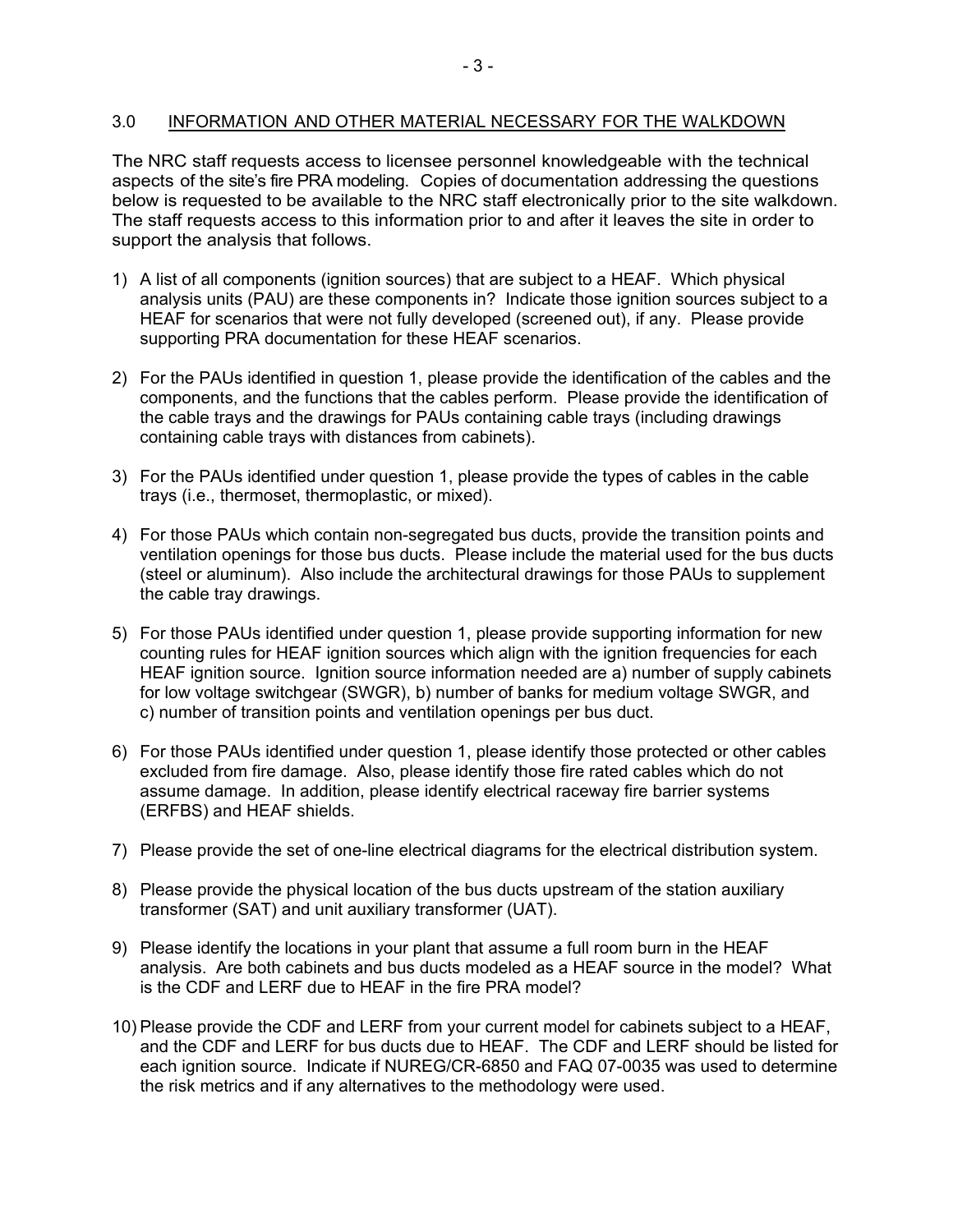11) The information requested in this item is the same information requested by the Electric Power Research Institute (EPRI) survey of Al HEAF in 2021 to exercise the fire PRA HEAF methodology. Please provide the transformer overcurrent time setting (relay speed of operation) at the point of available normalized fault current for your offsite power transformers. It should be noted that the area of interest is the next breaker upstream of the downstream switchgear bus supply breaker. This is typically the transformer switchyard breakers, but in some cases, a dedicated SAT breaker may exist (see example below). An example is provided below using a time-current-characteristic (TCC) curve. Available fault current has been normalized to 1.0 per unit (40.276kA @ on the SAT secondary voltage of 7kV). The relay of interest is 9083 that trips the SAT breaker (in some cases this relay will trip the switchyard breakers if no SAT breaker exists). The point at which the SAT breaker will trip open is shown as 4.58 seconds on the TCC curve. It is this point of interest to EPRI for your offsite power transformers. For example: GDC-17 credited offsite power circuit SAT, UAT, SST, RAT, etc.



#### 4.0 TEAM ASSIGNMENTS

The site walkdown will be conducted by NRC staff from NRR, Division of Risk Assessment (DRA), and the Office of Nuclear Regulatory Research (RES) who are knowledgeable in PRA, fire modeling and circuit analysis, and fire protection engineering. A contractor from the Sandia National Laboratory (SNL) will support the team members. NRC staff from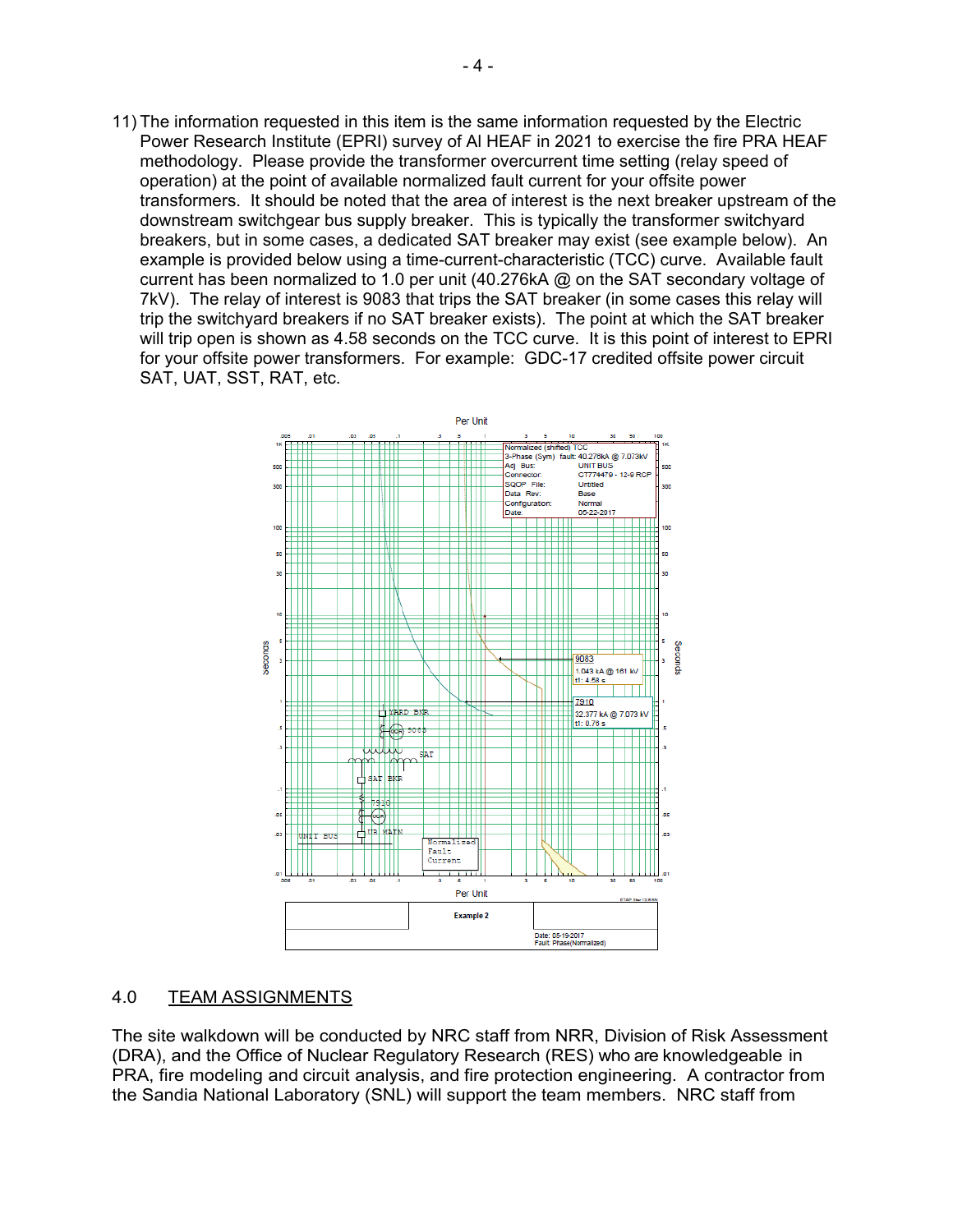other organizations may be assigned to the team as appropriate and others may participate as observers. Observers for the site walkdown may include NRR Project Managers and various Regional Inspectors or Senior Reactor Analysts.

The NRC Site Walkdown team leader will be Reinaldo Rodriguez. The team leader will conduct briefings as necessary on the status of the walkdown and coordinate activities while on site.

The tables below show: (1) milestones and schedule and (2) the planned team composition for the site walkdown.

| <b>Milestones and Schedule</b>             |                                |                                                                                                                                                                                                                                                                                                                                                          |  |  |
|--------------------------------------------|--------------------------------|----------------------------------------------------------------------------------------------------------------------------------------------------------------------------------------------------------------------------------------------------------------------------------------------------------------------------------------------------------|--|--|
| Activity                                   | Timeframe                      | Comments                                                                                                                                                                                                                                                                                                                                                 |  |  |
| lSite Walkdown<br>Scheduling/Clarification | Jan 20, 2022                   | Teleconference to provide clarification of logistics<br>and answer questions.                                                                                                                                                                                                                                                                            |  |  |
| Call                                       |                                |                                                                                                                                                                                                                                                                                                                                                          |  |  |
| <b>Onsite Kick-OffMeeting</b>              | Mar 7, 2022                    | NRC will present a brief team introduction and<br>discuss the scope of the analysis and walkdown.<br>The licensee should introduce team members and<br>give logistics for the week. In addition, the staff<br>would like to have a brief discussion of the areas in<br>the plant containing switchgear, load centers, and<br>bus ducts subject to HEAFs. |  |  |
| Onsite Walkdown                            | Mar 7-10, 2022                 | Walkdowns of areas containing HEAF susceptible<br>SSCs - Switchgear, load centers, and bus ducts.<br>Licensee support needed for walkdowns.                                                                                                                                                                                                              |  |  |
| End of Day Briefing                        | Daily while<br>onsite          | Meet with licensee to provide a status of daily<br>lactivities.                                                                                                                                                                                                                                                                                          |  |  |
| <b>Provide Break-out Areas</b>             | When requested<br>while onsite | Facilitate discussion between site and staff<br>technical areas. The staff may discuss specific fire<br>scenario development with the licensee.                                                                                                                                                                                                          |  |  |
| Onsite Exit Meeting                        | Mar 11, 2022                   | NRC staff will hold a brief exit meeting, with<br>licensee staff to conclude onsite activities                                                                                                                                                                                                                                                           |  |  |

| <b>Site Walkdown Team</b> |                |                                                     |  |  |
|---------------------------|----------------|-----------------------------------------------------|--|--|
| Antonios Zoulis           | NRR/DRA        | <b>Branch Chief</b>                                 |  |  |
| Reinaldo Rodriguez        | NRR/DRA        | Reliability and Risk Analyst, Team Lead             |  |  |
| <b>JS Hyslop</b>          | NRR/DRA        | Senior Reliability and Risk Analyst, Team<br>Member |  |  |
| Chris LaFleur             | SNL            | Fire Protection Engineer, Team Member               |  |  |
| Nick Melly                | <b>RES/DRA</b> | Fire Protection Engineer, Team Member               |  |  |
| Ching Ng                  | NRR/DRA        | Reliability and Risk Analyst, Team<br>Member        |  |  |

### 5.0 LOGISTICS

The site walkdown is planned for the week of March 7, 2022, and will last approximately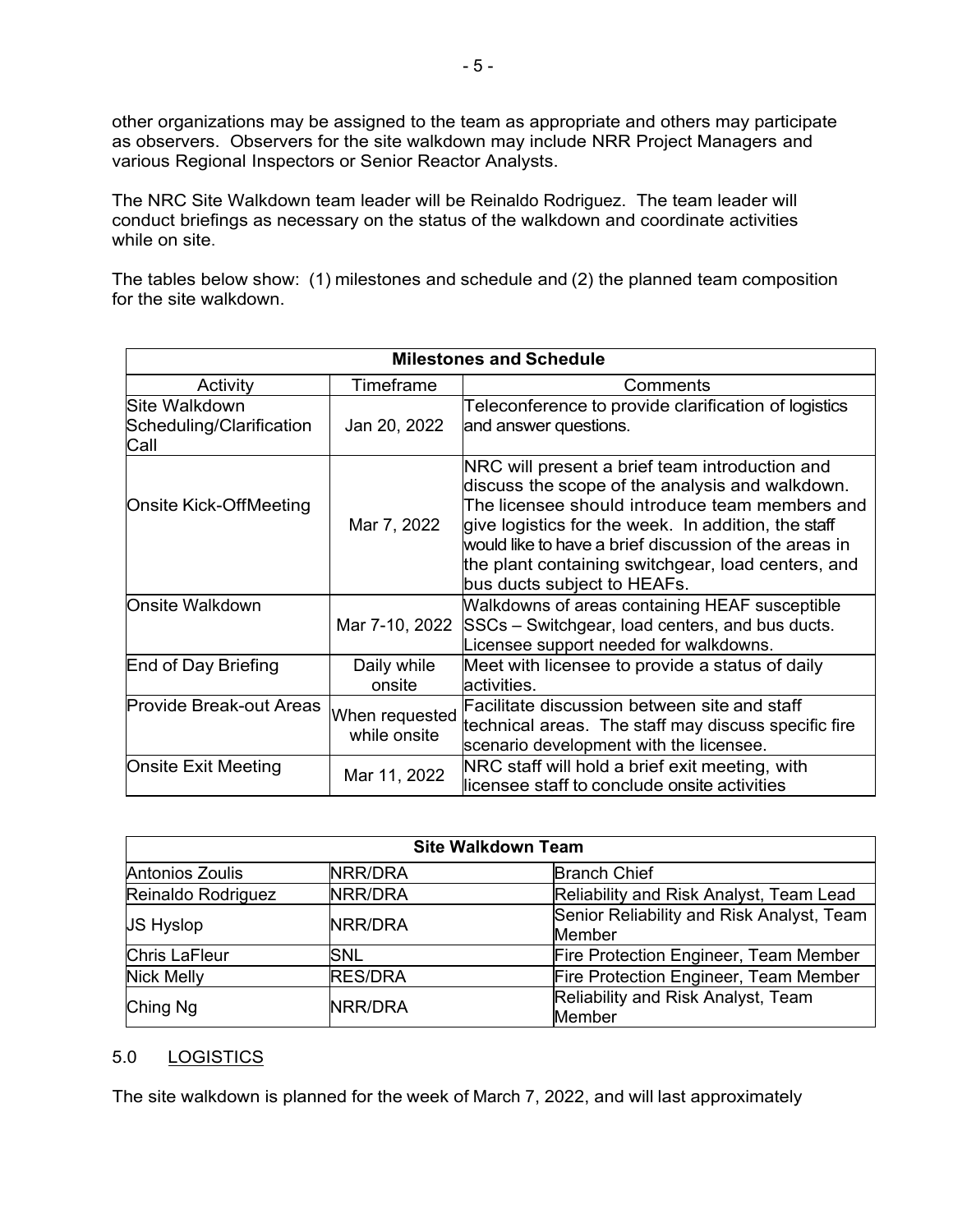five days. A conference call will be scheduled one to two weeks prior to the site walkdown to discuss the details of the site walkdown plan. The dates in the milestone chart are subject to change based on mutual agreement between the licensee and the NRC. An entrance meeting for the site walkdown will be held on the morning of the first day and an exit meeting will be held the final day based on a mutually agreed upon time after receipt of the site walkdown plan. The NRC team leader will provide daily progress reports to licensee personnel on the second and third days of the site walkdown, if requested.

The team activities will take place at a location agreed upon by the licensee and the NRC team leader where: (1) the necessary reference material and (2) appropriate analysts will be available to support the review. Because the site visit includes NRC staff walkdowns of selected plant areas in the protected area, the team activities must be conducted in a location relatively near the plant's protected area. Unescorted access will be requested for the entire audit team. The NRC staff recommends that security paperwork and processing be handled prior to arrival on the first day of the site walkdown week to the extent practical.

#### 6.0 SPECIAL REQUESTS

The NRC team requests the following to support the site walkdown:

- Unescorted access/ badging will be needed for all team members participating in the plant tour.
- Wired or wireless internet access.
- A conference room for the NRC should be set up for 5-10 NRC staff and contractors, including observers.
- Access to licensee personnel knowledgeable in the plant's PRA, fire protection engineering, circuit analysis, and fire modeling.
- Requesting the use of laser measuring tools in the physical analysis units containing HEAF susceptible equipment. If allowed, the NRC will bring their own tool.